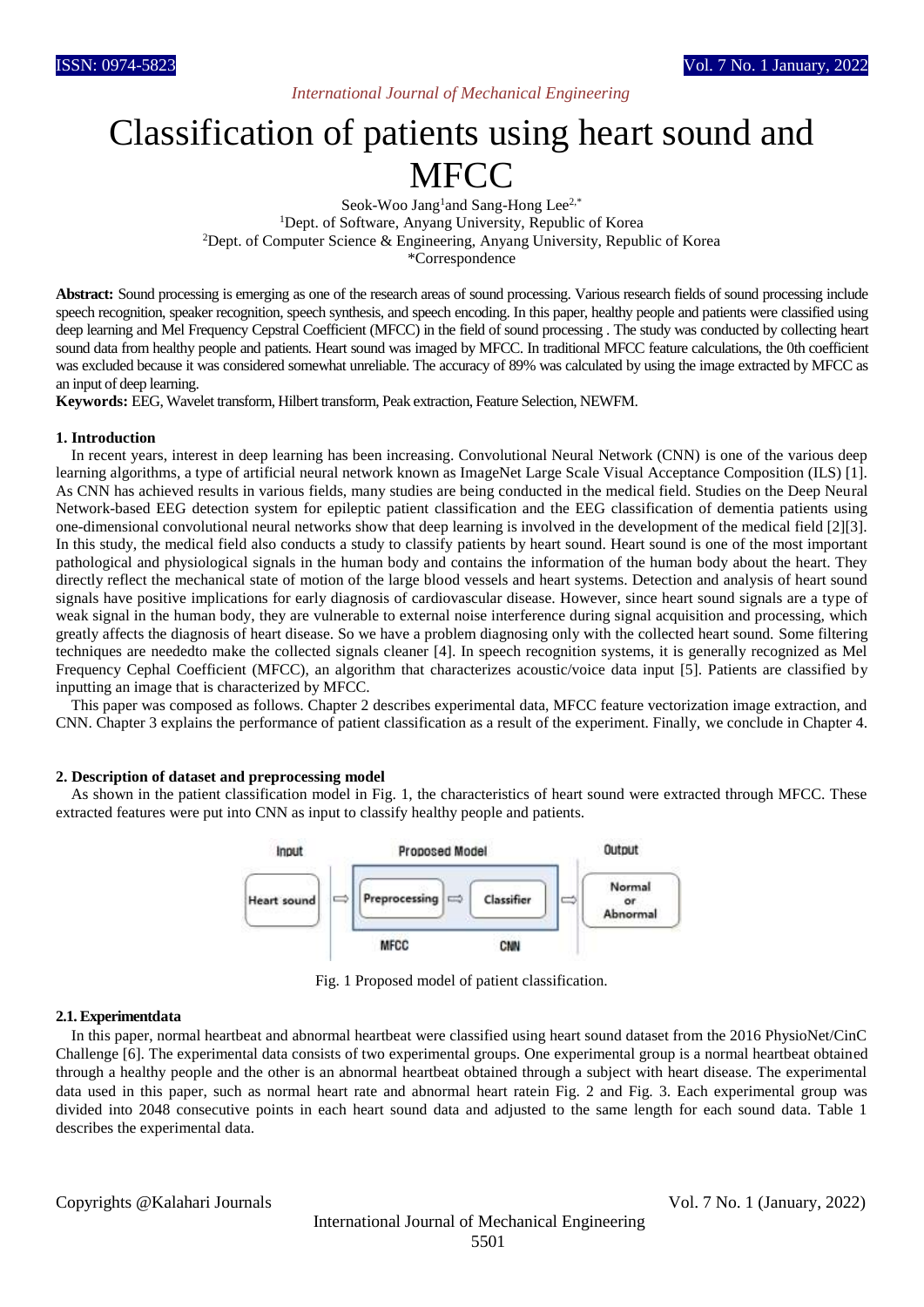

Fig. 2 Example of heart sound of healthy people.



Fig. 3 Example of heart sound of patients.

| Table 1. Number of training and lest datasets. |                |                  |              |               |
|------------------------------------------------|----------------|------------------|--------------|---------------|
|                                                | Class          | Training dataset | Test dataset | Total dataset |
|                                                | Patients       | 1400             | 600          | 2000          |
|                                                | Healthy people | 1400             | 600          | 2000          |
|                                                | Total          | 2800             | 1200         | 4000          |

Table 1. Number of training and test datasets.

## **2.2. Mel Frequency Cephal Coefficient (MFCC) for feature extraction**

Mel Frequency Cephal Coefficient (MFCC) is one of the various methods for extracting speech signals [7]. Sound is expressed in two ways: linear cepstral and nonlinear cepstral. MFCC was derived from the nonlinear Cepstral representation of sound. In this process, discrete Fourier transform (DFT) transforms the original signal from the time domain to the frequency domain. A Hamming window is used to reduce frequency distortion by division before DFT. After this process, the filter bank wraps the frequencies from the Hertz to the Mel. In conclusion, DFT is used to extract shape vectors in the logarithm of mel-scale power spectra [8]. Each MFCC feature of the sound data is extracted. The extracted features are used and saved as a graph image. This image is needed for classification when evaluating performance. The graphed image using the MFCC features is shown in Fig. 4.

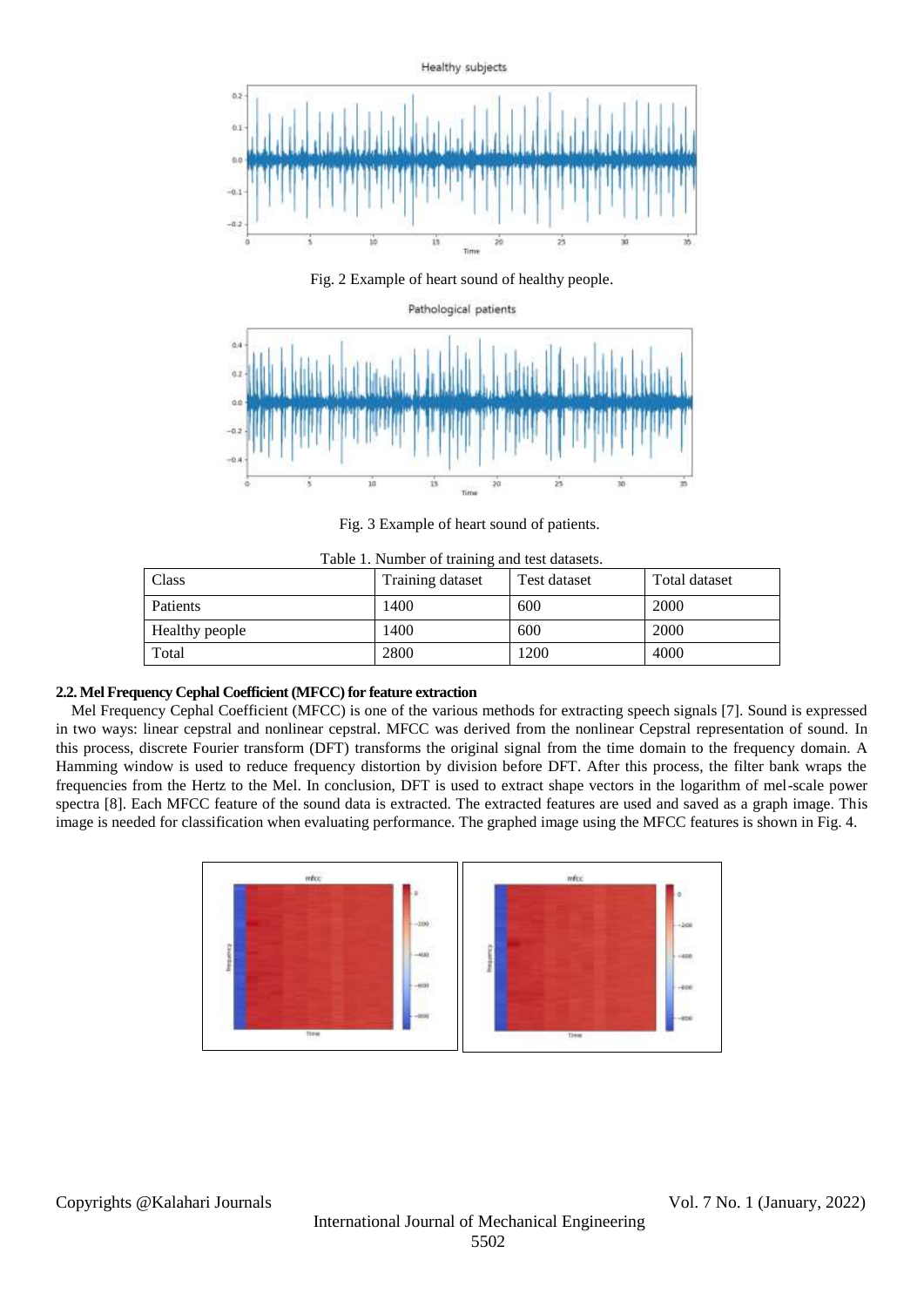

(a) Healthy people (b) patients Fig. 4 Example of MFCC feature image.

#### **3. Convolutional Neural Network (CNN)**

This paper is constructed based on CNN and classifies into two classes using the feature-extracted image as an input node. For this classification, the convolutional neural network and convnet are configured as follows. The network of the convnet is configured as described below. Basically, the composition of the layer consists of Conv2D and MaxPooling2D layers. The convnet must be set to process input in size (image\_height, image\_width, image\_channels). Here, image\_height means the height of the image, image width means the width of the image, and image channels means the depth of the image. The shape of the input layer varies depending on the size of the feature image used as the input value.

The size of the image extracted using the MFCC feature is 640 X 480 pixels. The number of channels is adjusted by the first parameter transferred to the Conv2D layer. Accordingly, the input node is set to (640, 480, 3). The activation function uses the relu function. The relu function is a function that is 0 if the input value is less than 0, and the input value if the input value is greater than 0. When a network is configured with Conv2D and MaxPooling2D layers, a Dense layer is added. The output size of the last layer is set to 1 and the softmax activation function is used. Next [Figure 2] represents the structure of a convolutional neural network.

After completing the network structure, the neural network is compiled. In the compilation step, an 'rmsprop' optimizer is used. The network used binary cross entropy as a loss because the last layer contains a sigmoid activation function.

The JPEG image data extracted as an MFCC feature must be preprocessed with a floating point type tensor before being injected into the network. The preprocessing process is as described below. First, read the image. Second, the JPEG image is decoded into RGB pixel values. Third, this RGB pixel value is converted into a floating-point type tensor. The RGB pixel value contains between 0 and 255. It is too large to use as it is as an input to the neural network. Therefore, the pixel value is initially adjusted to a normalized value between 0 and 1. Keras can handle these steps automatically. The ImageData Generator class automatically replaces the image file with a preprocessed batch tensor.

A generator is set before training the data model. A generator is made by adjusting the size of each batch to 20 on the 640 X 480 RGB image. The generator makes this batch infinite.

After that, the task of learning is performed using the fit\_generator function. After drawing as many batches of step\_per\_epoch from the generator, the training process moves on to the next epoch. The epoch is the number of times to learn, and the task is repeated by setting the amount of learning. In the following structure, 100 classes are grouped and taught 20 times.

#### **4. Experiment results**

In common, the experiment in this paper is conducted by cutting the amount of learning 20 times and 100 times. Accuracy was used as the performance evaluation of the algorithm to evaluate classification performance. The accuracy of learning with images made of MFCC characteristics was different depending on the amount of learning. In general, all of them showed high accuracy. The accuracy is shown in Table 2 and evaluation accuracy learned with the MFCC technique.

| Table 2. Performance results. |        |          |  |  |
|-------------------------------|--------|----------|--|--|
|                               | Loss   | Accuracy |  |  |
| Train                         | 0.1330 | 94.2%    |  |  |
| Test                          | 0.4506 | 81.6%    |  |  |

#### **5. Concluding remarks**

This paperconducts an experiment using the MFCC characteristics, which are used in the field of sound processing. Basically, MFCC characteristics were extracted using normal heart sound and abnormal heart sound as data. Accuracy was confirmed by putting the extracted feature data into an artificial neural network designed using it as input data. The results showed high performance accuracy, and the results of this experiment can implement a system that can classify normal and abnormal hearts by obtaining heart sounds in real time.